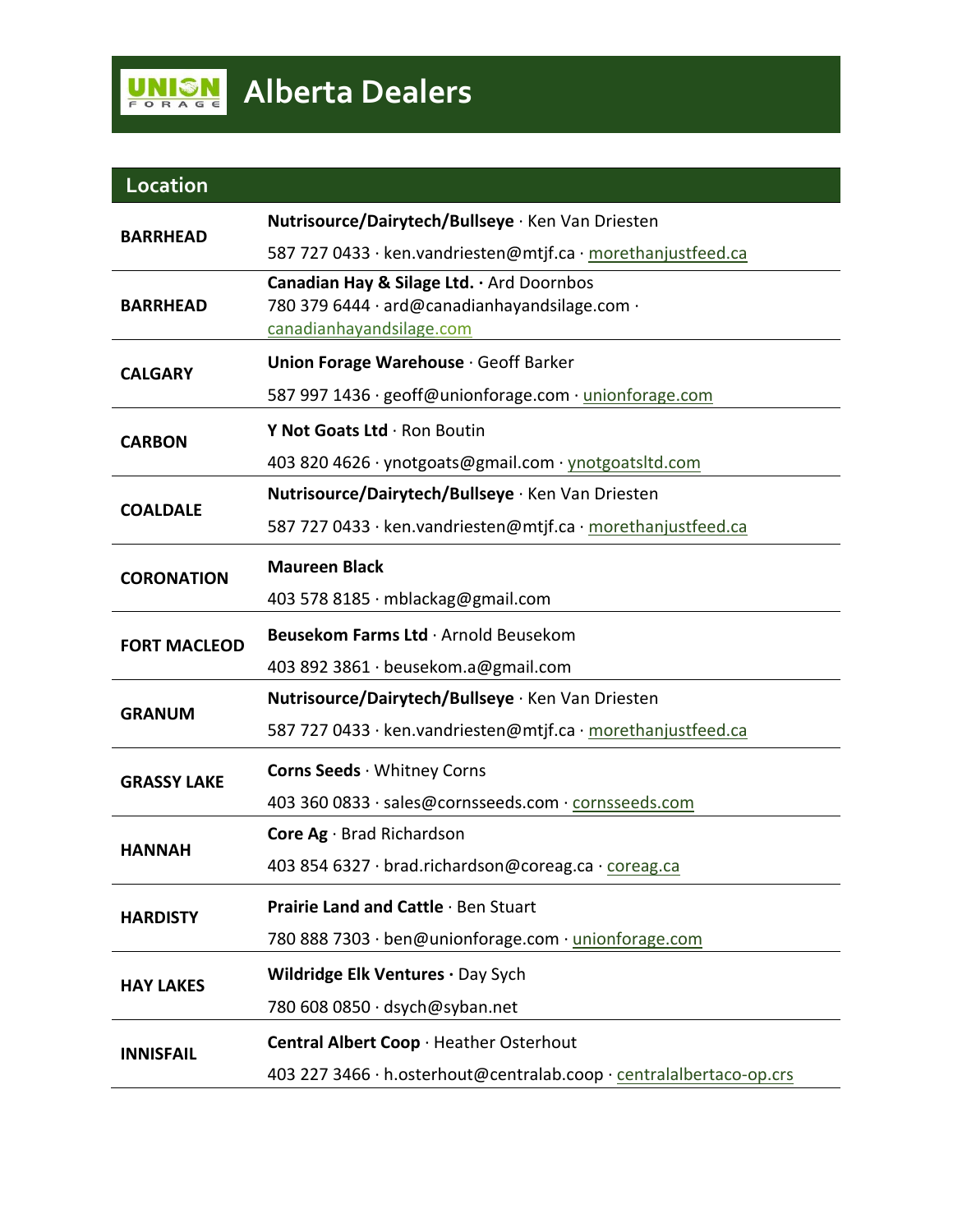| <b>IRMA</b>         | <b>Lingley Livestock</b> $\cdot$ Steve Lingley                       |
|---------------------|----------------------------------------------------------------------|
|                     | 780 806 0347 · lingleylivestock@gmail.com                            |
| <b>IRON SPRINGS</b> | K3 Seeds · Klaas Slomp                                               |
|                     | 403 634 5582 · sales@k3seeds.com                                     |
| <b>LACOMBE</b>      | Central Alberta Coop · Katie Wyering                                 |
|                     | 403 782 2232 · k.wyering@centralab.coop · centralalbertaco-op.crs    |
| <b>MANNING</b>      | Jackknife Creek Land and Cattle · Jolene Noble                       |
|                     | 780 887 9446 · jclcfarms@gmail.com · jackknifecreeklandandcattle.ca  |
| <b>MEDICINE HAT</b> | Ag Plus Mechanical · Kevin Harrigan                                  |
|                     | 306 662 7038 · kharrigan@agplus.ca                                   |
| <b>MILO</b>         | Monner Farms · Chad Monner                                           |
|                     | 403 485 5980 · chadmonner@hotmail.com                                |
|                     | Nutrisource/Dairytech/Bullseye · Ken Van Driesten                    |
| <b>PONOKA</b>       | 587 727 0433 · ken.vandriesten@mtjf.ca · morethanjustfeed.ca         |
|                     |                                                                      |
|                     | Lone Star Ranch Sales · Steve Cannon                                 |
| <b>RED DEER</b>     | 403 391 9314 · lonestarranches@gmail.com                             |
|                     | JH Bar Ranch · Jay Hagel                                             |
| <b>SANGUDO</b>      | 780 674 1618 · jay.hagel@hotmail.com                                 |
|                     | Mistol Seeds · Terry & Dave Mistol                                   |
| <b>ST. PAUL</b>     | 780 645 5560 · mistolseeds@mcsnet.ca · mistolseeds.ca                |
|                     | Stettler Auction Mart · Gary Rairdon                                 |
| <b>STETTLER</b>     | 403 740 6823 · gary@stettlerauction.ab.ca · stettlerauction.ab.ca    |
|                     | Stettler Auction Mart · Rebekah Krause                               |
| <b>STETTLER</b>     | 403 741 9714 · rebekah@stettlerauction.ab.ca · stettlerauction.ab.ca |
|                     | Core Ag · Chancey Guichon                                            |
| <b>STRATHMORE</b>   | 403 901 9713 · chancey.guichon@coreag.ca · coreag.ca                 |
| <b>VERMILLION</b>   | Ranching Systems · Sean McGrath                                      |